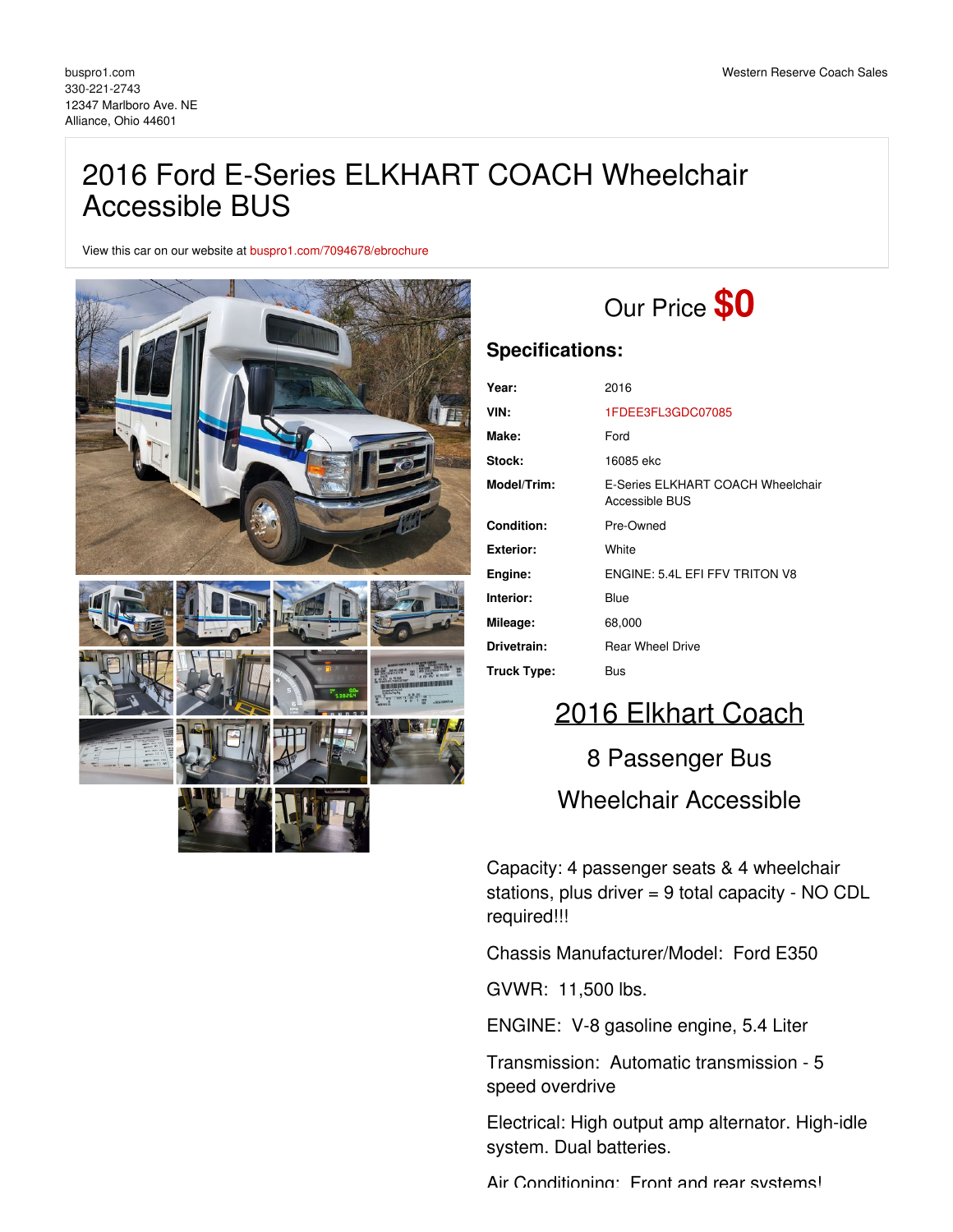Air Conditioning: Front and rear systems!

Heat: Rear heater positioned under a passenger seat

Overall Body and Chassis Dimensions: OAL-21.5'; Height - under 10'; Width - 96" - at dual wheels

Wheelchair Accessibility Details: Braun lift with four tie-down stations.

OPTIONS Available from Western Reserve Coach Sales:

Additional paint, graphics, lettering, etc. available at cost. Call or email for more inquiries and quotes.

Warranty Info: Bus will be sold 'AS IS'; no warranty offered nor implied. Unit road tested and major components in very good operating condition.

DEALER INFO: Bus offered for sale by WESTERN RESERVE COACH SALES and BUSPRO1.COM of Alliance, Ohio. Western Reserve is a dealer of New and Used Buses, Commercial Vans, and Wheelchair Accessible Vehicles.

For any more information on this vehicle, please contact Mark @ 330- 221-2743 or via email at mryan@buspro1.com

Additional information about BusPro1.com and Western Reserve Coach Sales: We offer many NEW and USED buses. If you're looking for a USED bus, you have found the best source for used buses. Certified buses in our inventory are inspected before delivery so that they will pass most state bus inspections. If you are looking for a CHURCH BUS, NURSING HOME BUS, BUS for a MUSIC BAND, WHEELCHAIR BUS, AMBULETTE VAN, an ADULT DAY CARE CENTER BUS, CHILD CARE CENTER BUS, TOUR BUS, CHARTER BUS, LIMOUSINE BUS, COLLEGE BUS, FAMILY BUS - you name it, we have it or we can get it for you! Many of our customers have us find the bus they need, we bring it in, inspect it, make repairs, and delivery it to them. We can do the same for you. Buy your next bus from Western Reserve Coach Sales and BusPro1.com and you will not be disappointed! Other buses we have furnished: showroom buses, tour buses, charter buses, team buses, university and college buses, ambulette buses, medical transport buses, emergency personnel buses, child care buses, family buses, and more. You name it, we probably have done it!

Areas served: BusPro1.com and Western Reserve Coach Sales are located in Alliance , Ohio - 60 miles southeast of Cleveland , Ohio ; 25 miles east of Akron , Ohio ; 20 miles east of Canton, Ohio; and 30 miles east of Youngstown, Ohio. We are also conveniently located within a comfortable driving distance to Pittsburgh , Pennsylvania - 100 miles; Columbus , Ohio - 150 miles; Toledo , Ohio - 120 miles; Cincinnati , Ohio - 250 miles; and Detroit , Michigan - 200 miles. We have customers from all over the country including California , New York , West Virginia , Kentucky , New Jersey , Virgina , Utah , North Carolina , South Carolina , Florida , Georgia , Tennessee , Iowa , Illinois , Indiana , Alabama , New Mexico , Missouri , New Hampshire , Vermont , Rhode Island , Massachusetts , Connecticut , Delaware , Maryland , Wisconsin , and Minnesota . We have also sold buses to customers in Canada - Ontario , Nova Scotia , New Brunswick , Saskatchewan , British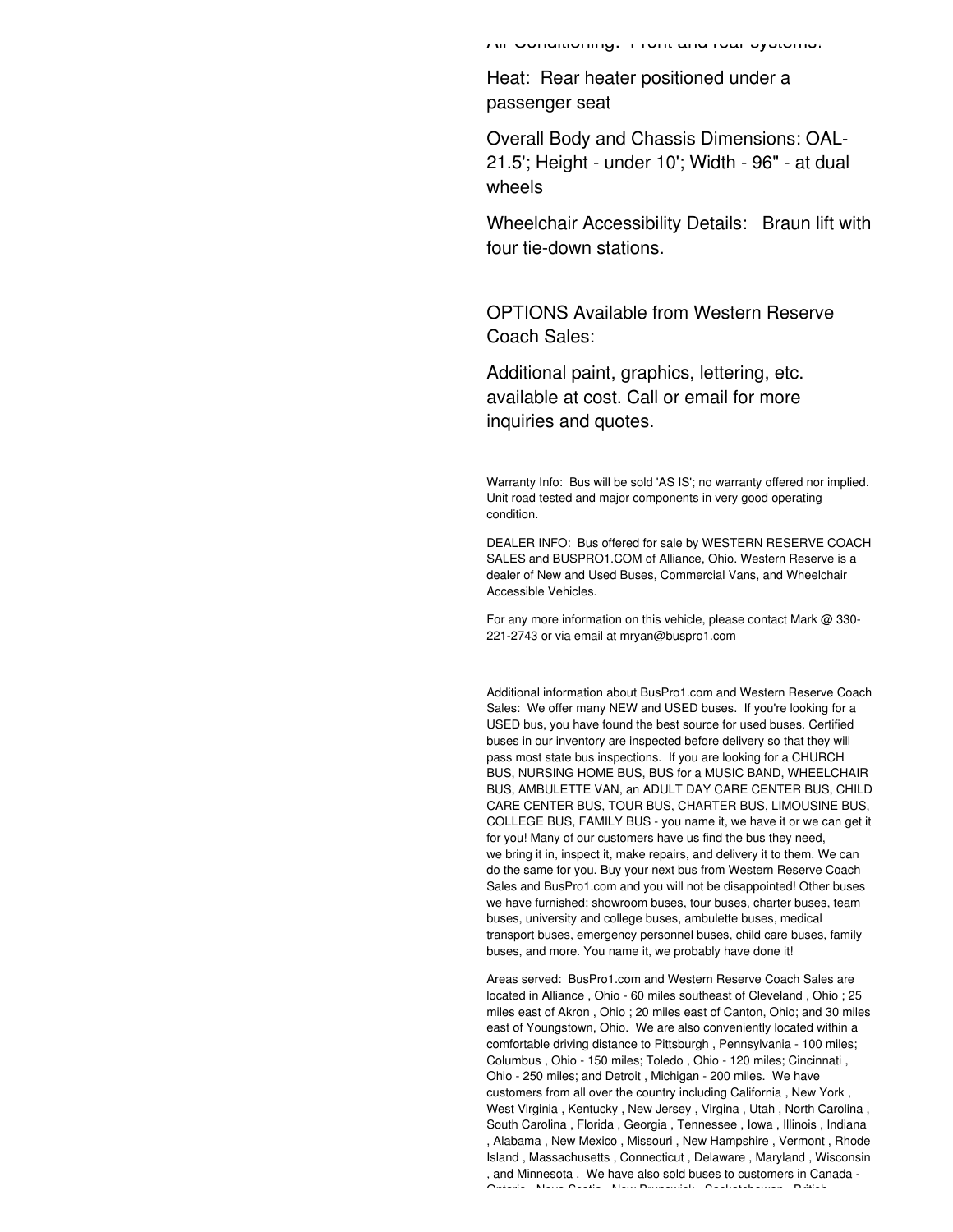Ontario , Nova Scotia , New Brunswick , Saskatchewan , British Columbia , and Quebec . Some of our buses have made it to Mexico and Central America , as well as Europe and the Middle East .

THANK YOU!

#### 2016 Ford E-Series ELKHART COACH Wheelchair Accessible BUS

Western Reserve Coach Sales - 330-221-2743 - View this car on our website a[tbuspro1.com/7094678/ebrochure](https://buspro1.com/vehicle/7094678/2016-ford-e-series-elkhart-coach-wheelchair-accessible-bus-alliance-ohio-44601/7094678/ebrochure)



2016 Ford E-Series ELKHART COACH Wheelchair Accessible BUS Western Reserve Coach Sales - 330-221-2743 - View this car on our website a[tbuspro1.com/7094678/ebrochure](https://buspro1.com/vehicle/7094678/2016-ford-e-series-elkhart-coach-wheelchair-accessible-bus-alliance-ohio-44601/7094678/ebrochure)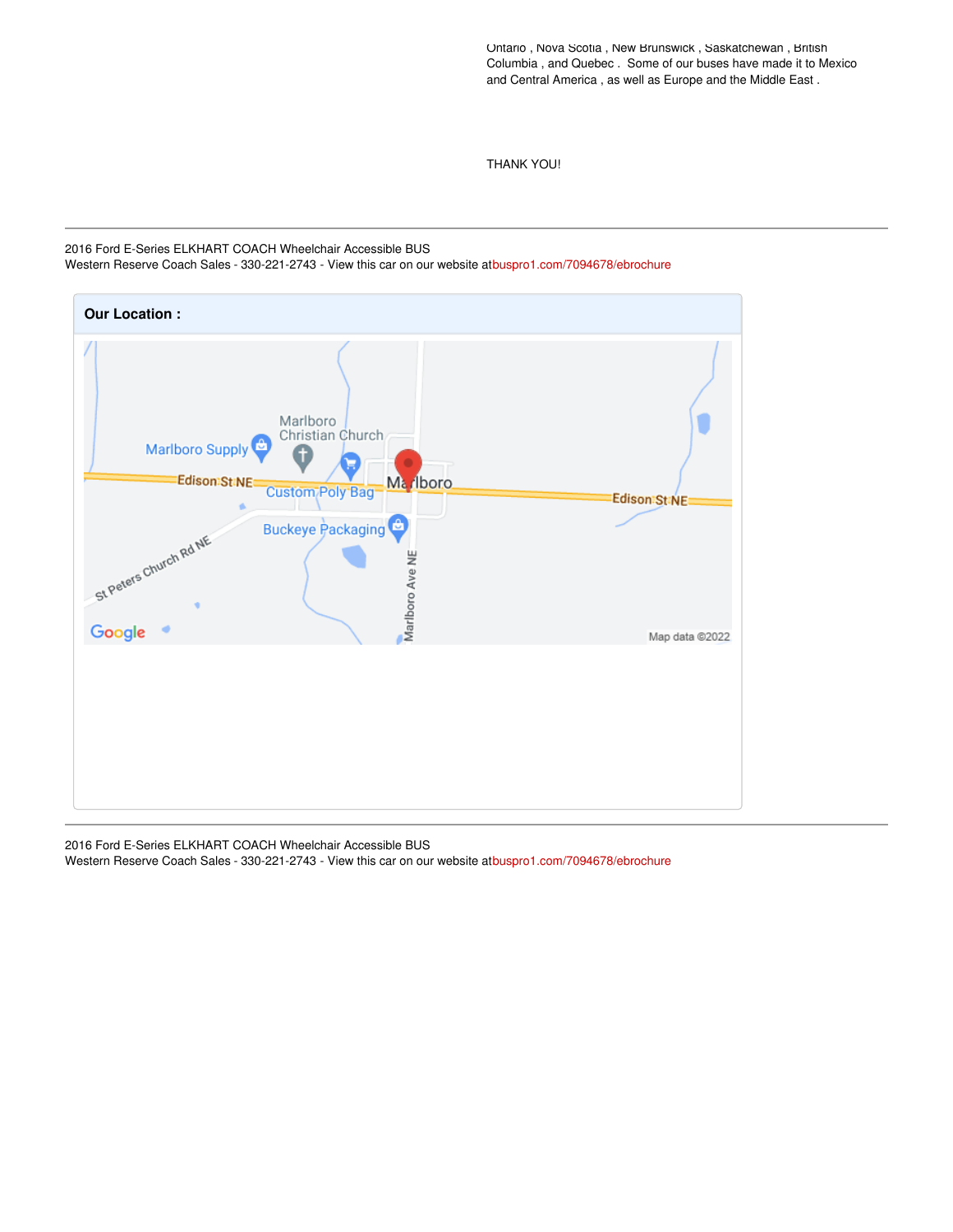### **Installed Options**

#### **Interior**

- 3 12V DC Power Outlets
- 4-Way Driver Seat -inc: Manual Recline and Fore/Aft Movement
- 4-Way Passenger Seat -inc: Manual Recline and Fore/Aft Movement
- Analog Appearance- Driver And Front Passenger Armrests
- Driver And Passenger Door Bins- Dual High Back Buckets
- Engine Cover Console w/Storage and 3 12V DC Power Outlets
- Fixed Front Head Restraints- Front Cupholder- Front Vinyl Headliner
- Gauges -inc: Speedometer, Odometer, Voltmeter, Oil Pressure, Engine Coolant Temp, Tachometer and Trip Odometer
- Glove Box- Manual 1st Row Windows- Manual Air Conditioning
- Manual Tilt Steering Column- Regular Dome Lighting- Urethane Gear Shifter Material - Vinyl Seat Trim

#### **Exterior**

- Black Door Handles- Black Front Bumper- Black Grille
- Black Side Windows Trim and Black Front Windshield Trim Clearcoat Paint
- Front Windshield -inc: Sun Visor Strip- Fully Galvanized Steel Panels- Light Tinted Glass
- Sealed Beam Halogen Headlamps- Tires: LT225/75Rx16E BSW AS
- Variable Intermittent Wipers- Wheels: 16" x 6" White Painted Steel

#### **Safety**

- 3 12V DC Power Outlets
- 4-Way Driver Seat -inc: Manual Recline and Fore/Aft Movement
- 4-Way Passenger Seat -inc: Manual Recline and Fore/Aft Movement
- Analog Appearance- Driver And Front Passenger Armrests
- Driver And Passenger Door Bins- Dual High Back Buckets
- Engine Cover Console w/Storage and 3 12V DC Power Outlets
- Fixed Front Head Restraints- Front Cupholder- Front Vinyl Headliner
- Gauges -inc: Speedometer, Odometer, Voltmeter, Oil Pressure, Engine Coolant Temp, Tachometer and Trip Odometer
- Glove Box- Manual 1st Row Windows- Manual Air Conditioning
- Manual Tilt Steering Column- Regular Dome Lighting- Urethane Gear Shifter Material
- Vinyl Seat Trim

#### **Mechanical**

- 120 Amp Alternator- 4-Wheel Disc Brakes w/4-Wheel ABS and Front Vented Discs
- 4.10 Axle Ratio- 40-Gallon Fuel Tank- 50 State Emission System
- 6441# Maximum Payload- 72-Amp/Hr 650CCA Maintenance-Free Battery
- Engine: 5.4L EFI FFV Triton V8 -inc: E-85 Flex-Fuel Capable NO LONGER AVAILABLE for fleet orders as of October 9, 2015.
- Front Anti-Roll Bar- Front Suspension w/Coil Springs
- GVWR: 11,500 lbs Payload Package- HD Shock Absorbers
- Hydraulic Power-Assist Steering- Leaf Rear Suspension w/Leaf Springs
- Rear-Wheel Drive Single Stainless Steel Exhaust- Transmission w/Oil Cooler
- Transmission: Elect. 5-Speed Automatic w/OD -inc: tow haul

## **Option Packages**

#### **Factory Installed Packages**

-

ENGINE: 5.4L EFI FFV TRITON V8 nc: E-85 Flex-Fuel Capa